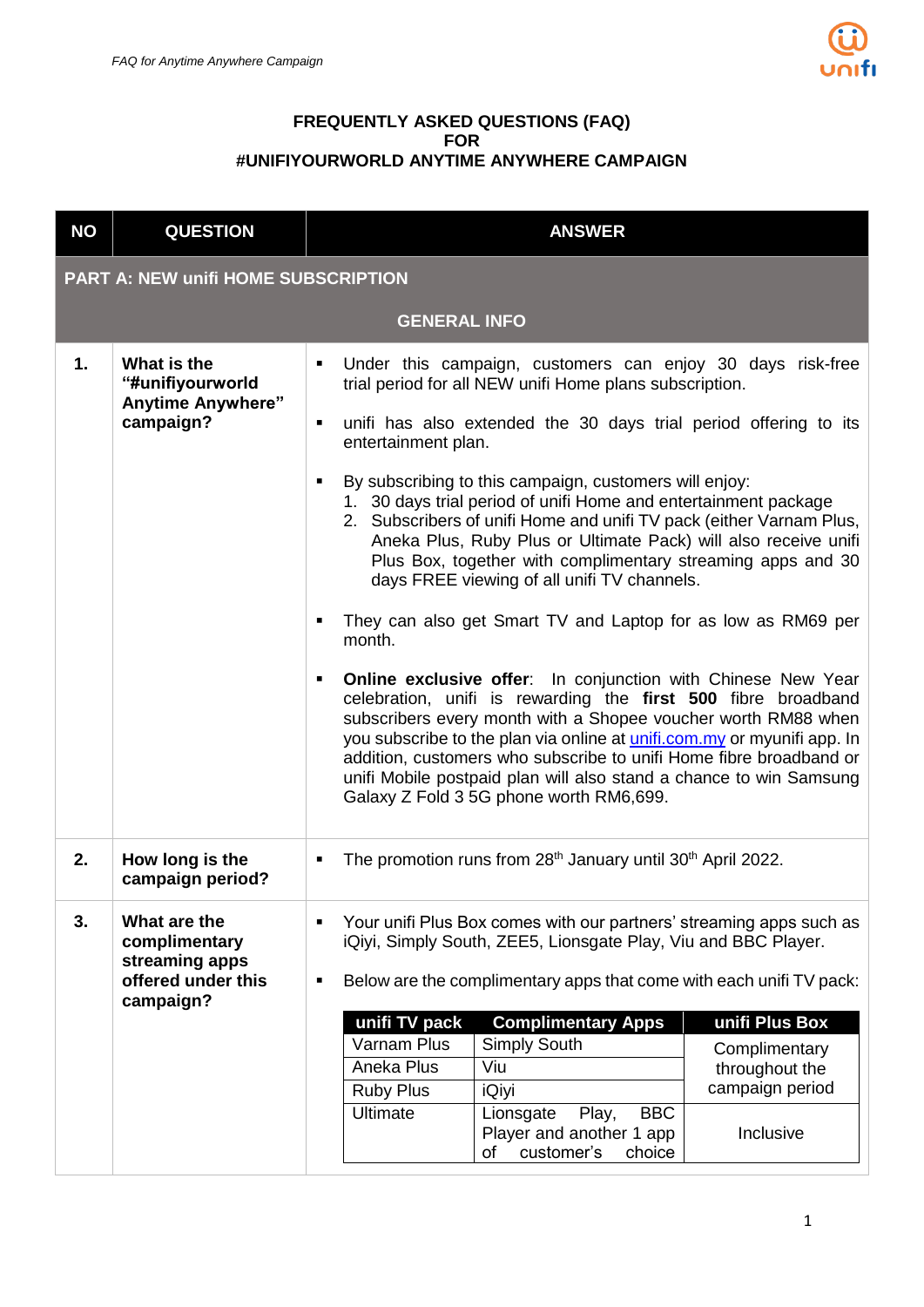

| <b>NO</b> | <b>QUESTION</b>                                                                   | <b>ANSWER</b>                                                                                                                                                                                                                                                                                                                                                                                                                                                                                                                                                                                                                                                                                                                                                                                                                                                                                                                              |
|-----------|-----------------------------------------------------------------------------------|--------------------------------------------------------------------------------------------------------------------------------------------------------------------------------------------------------------------------------------------------------------------------------------------------------------------------------------------------------------------------------------------------------------------------------------------------------------------------------------------------------------------------------------------------------------------------------------------------------------------------------------------------------------------------------------------------------------------------------------------------------------------------------------------------------------------------------------------------------------------------------------------------------------------------------------------|
|           |                                                                                   | (either<br>iQiyi,<br>Simply<br>South, ZEE5 or Viu)<br>For more info on the streaming apps, please refer here<br>https://activate.unifi.com.my/ott/<br>Note: Existing customers will enjoy the same offering except for the 30<br>days risk free trial period and the online exclusive offer.                                                                                                                                                                                                                                                                                                                                                                                                                                                                                                                                                                                                                                               |
| 4.        | <b>What is Varnam Plus</b><br>/ Aneka Plus / Ruby<br><b>Plus / Ultimate Pack?</b> | Varnam Plus Pack: Must watch Hindi, Tamil movies and TV shows<br>٠<br>from Indian with unlimited access to Simply South app<br>at<br>RM30/month.<br>For<br>info,<br>please<br>refer<br>more<br>to<br>https://unifi.com.my/tv/plans/varnam-plus-pack<br>Aneka Plus Pack: Exclusive local programme, Korean dramas and<br>٠<br>more with unlimited access to Viu app at RM30/month. For more info,<br>please refer to https://unifi.com.my/tv/plans/aneka-plus-pack<br>Ruby Plus Pack: Tops shows from Hong Kong, Korea, Taiwan and<br>٠<br>China with unlimited access to iQiyi at RM30/month. For more info,<br>please refer to https://unifi.com.my/tv/plans/ruby-plus-pack<br><b>Ultimate Pack: Includes all unifi TV channels with unlimited access</b><br>٠<br>to BBC Player, Lionsgate Play and more streaming apps at<br>RM60/month.<br>info,<br>For<br>more<br>please<br>refer<br>to<br>https://unifi.com.my/tv/plans/ultimate-pack |
| 5.        | Who is eligible for<br>this campaign?                                             | The 30 days trial is applicable to new unifi customers only.<br>٠<br>Meanwhile, unifi Lite or Streamyx customers who migrate to unifi fibre<br>٠<br>plans under the campaign offerings will enjoy a 1-month waiver but<br>not the 30 days free trial.                                                                                                                                                                                                                                                                                                                                                                                                                                                                                                                                                                                                                                                                                      |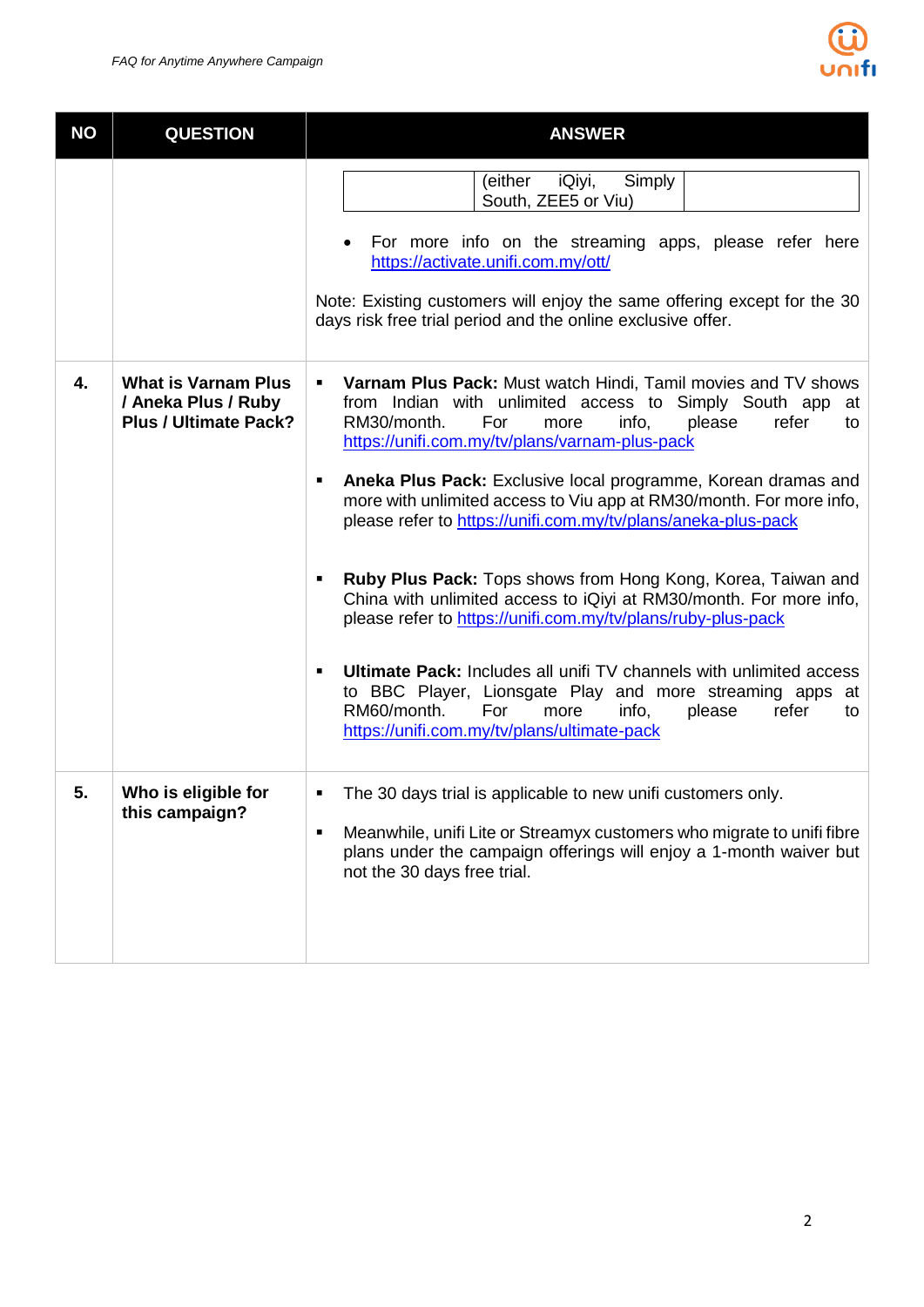

| <b>NO</b> | <b>QUESTION</b>                                          |                                                                                                                        | <b>ANSWER</b>                                      |                                                                                      |                                                     |                                                                              |  |
|-----------|----------------------------------------------------------|------------------------------------------------------------------------------------------------------------------------|----------------------------------------------------|--------------------------------------------------------------------------------------|-----------------------------------------------------|------------------------------------------------------------------------------|--|
| 6.        | Can you explain<br>more about the 30<br>days free trial? | New customers will be entitled to 30 days free trial of unifi package<br>٠<br>subscription during the campaign period. |                                                    |                                                                                      |                                                     |                                                                              |  |
|           |                                                          | $\blacksquare$                                                                                                         |                                                    |                                                                                      |                                                     | The below table depicts the plans eligible for the 30 days free trial:       |  |
|           |                                                          |                                                                                                                        | <b>Package Price</b>                               |                                                                                      |                                                     |                                                                              |  |
|           |                                                          | All-in-One Plan                                                                                                        | 30Mbps<br>100Mbps<br>300Mbps<br>500Mbps<br>800Mbps | Ultimate pack<br>with unifi Plus<br>Box                                              | unlimited<br>unifi Mobile<br>plan at<br><b>RM59</b> | <b>RM198</b><br><b>RM208</b><br><b>RM228</b><br><b>RM278</b><br><b>RM378</b> |  |
|           |                                                          |                                                                                                                        | 30Mbps                                             | Ultimate pack<br>with unifi Plus<br>Box                                              |                                                     | <b>RM149</b>                                                                 |  |
|           |                                                          | <b>Broadband with Entertainment</b>                                                                                    | 30Mbps                                             | Varnam Plus or<br>Aneka Plus or<br>Ruby Plus pack<br>complimentary<br>unifi Plus Box |                                                     | <b>RM119</b>                                                                 |  |
|           |                                                          |                                                                                                                        | 100Mbps                                            | Ultimate pack<br>with unifi Plus<br>Box                                              | <b>NA</b>                                           | <b>RM189</b>                                                                 |  |
|           |                                                          |                                                                                                                        | 100Mbps                                            | Varnam Plus or<br>Aneka Plus or<br>Ruby Plus pack<br>complimentary<br>unifi Plus Box |                                                     | <b>RM159</b>                                                                 |  |
|           |                                                          |                                                                                                                        | 300Mbps                                            | Ultimate pack                                                                        |                                                     | <b>RM199</b>                                                                 |  |
|           |                                                          |                                                                                                                        | 500Mbps<br>800Mbps                                 | with unifi Plus<br>Box                                                               |                                                     | RM249<br>RM349                                                               |  |
|           |                                                          |                                                                                                                        | 30Mbps                                             |                                                                                      |                                                     | <b>RM89</b>                                                                  |  |
|           |                                                          | <b>Broadband</b><br>only                                                                                               | 100Mbps                                            | <b>NA</b>                                                                            | <b>NA</b>                                           | <b>RM129</b>                                                                 |  |
|           |                                                          | ٠                                                                                                                      |                                                    |                                                                                      |                                                     | The 30 days free trial period promotion does not include unifi Mobile        |  |

• The package price for All-in-One plan is valid for 24 months.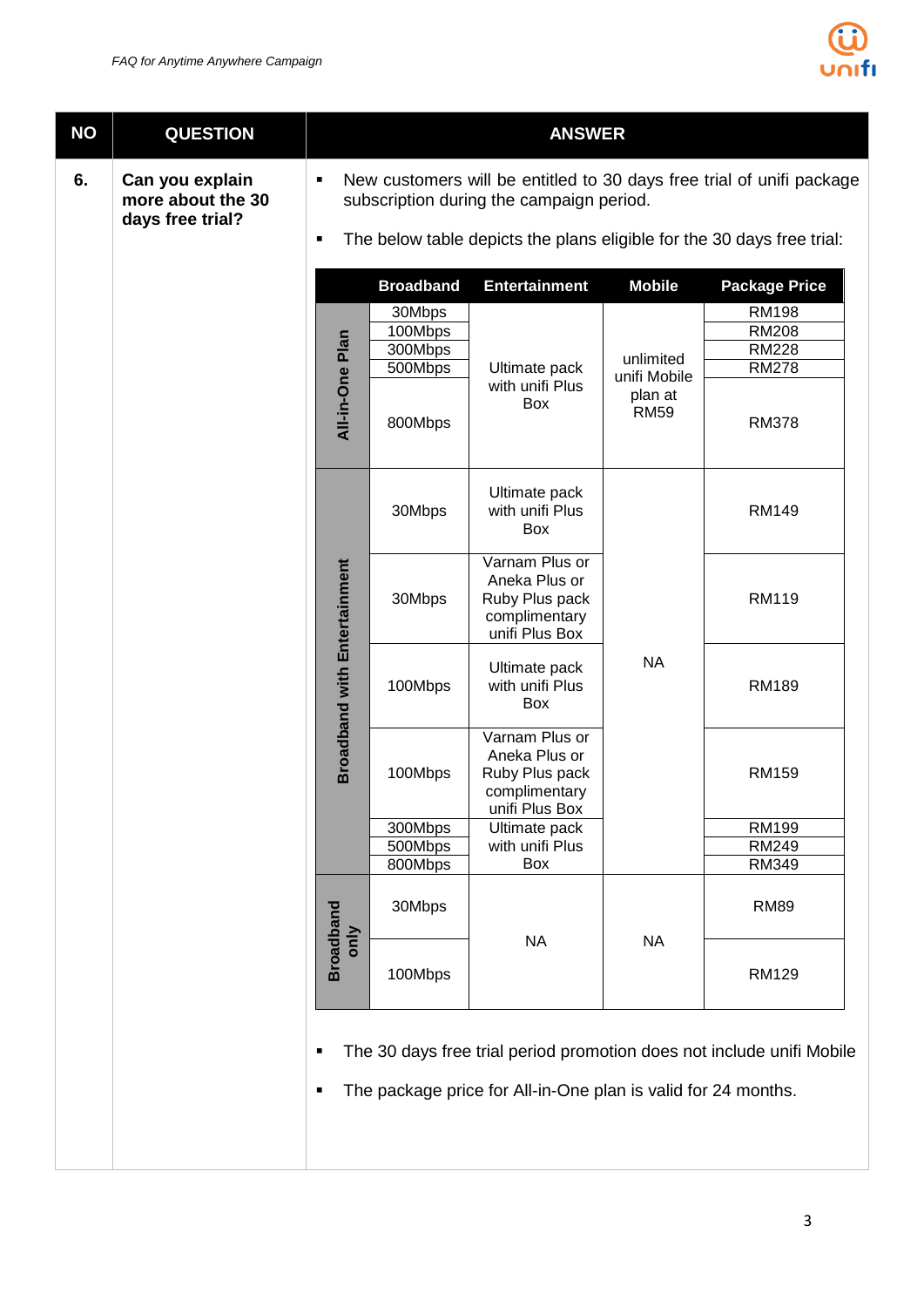

| <b>NO</b> | <b>QUESTION</b>                                                                                                       | <b>ANSWER</b>                                                                                                                                                                                                                                                                                                                                                                                                                                                                                                                                                                                                                                                                                                                                                                                                                                                                                                                                                                                                                                                                                                                        |  |  |  |
|-----------|-----------------------------------------------------------------------------------------------------------------------|--------------------------------------------------------------------------------------------------------------------------------------------------------------------------------------------------------------------------------------------------------------------------------------------------------------------------------------------------------------------------------------------------------------------------------------------------------------------------------------------------------------------------------------------------------------------------------------------------------------------------------------------------------------------------------------------------------------------------------------------------------------------------------------------------------------------------------------------------------------------------------------------------------------------------------------------------------------------------------------------------------------------------------------------------------------------------------------------------------------------------------------|--|--|--|
| 7.        | How do I enjoy the 30<br>days trial period?                                                                           | Once you have subscribed to the package under this campaign, you<br>$\blacksquare$<br>will enjoy a 1-month waiver of your unifi package monthly subscription<br>fee. The waiver will be reflected in your 1 <sup>st</sup> bill.<br>Please note that unifi Mobile is not included in the 30 days trial period.<br>٠<br>The 1-month waiver is not applicable for other add-on services such<br>٠<br>as Smart Device, Mesh Wi-Fi, unifi Plus Box (multi-room<br>entertainment), other unifi Mobile plan or any other add-ons that are<br>not bundled together in the package plan.                                                                                                                                                                                                                                                                                                                                                                                                                                                                                                                                                      |  |  |  |
| 8.        | Where can I<br>subscribe to this<br>campaign?                                                                         | Customer may walk-in to the nearest TM outlets nationwide:<br><b>TMpoint</b><br>$\circ$<br><b>TM Resellers</b><br>$\circ$<br><b>TM Authorised Dealer</b><br>$\circ$<br>Subscribe via digital channel:<br>unifi Portal<br>$\circ$<br>Call to 100 (press 4)                                                                                                                                                                                                                                                                                                                                                                                                                                                                                                                                                                                                                                                                                                                                                                                                                                                                            |  |  |  |
| 9.        | If I decide not to<br>continue my unifi<br>subscription within<br>the 30 days, how do I<br>cancel my<br>subscription? | To cancel the subscription, customers need to walk in to any<br>$\blacksquare$<br>TMpoint within the 30 days trial period.<br>Customers are required to return all equipment upon cancellation<br>٠<br>of the subscription to avoid being charged with early termination fee.<br>You are required to return all of the equipment provided during<br>٠<br>installation:<br><b>Residential Gateway (RG)</b><br>Ĺ.<br><b>Broadband Termination Unit (BTU)</b><br>ii.<br>iii.<br>unifi Plus Box with packaging box, remote control and all<br>accessories<br>Mesh Wi-Fi (if applicable)<br>iv.<br>If you fail to return the equipment, you will be charged with a penalty<br>fee of RM500.<br>If you have subscribed to any Value Added Services (VAS), you will<br>п<br>be charged with the early termination penalty fees of that particular<br>VAS.<br>Kindly note that you will no longer enjoy unifi Mobile plan at RM59<br>٠<br>per month when you terminate your unifi Home account, and the price<br>will be reverted to RM79 per month.<br>Termination for both unifi Home and unifi Mobile will need to be done<br>separately. |  |  |  |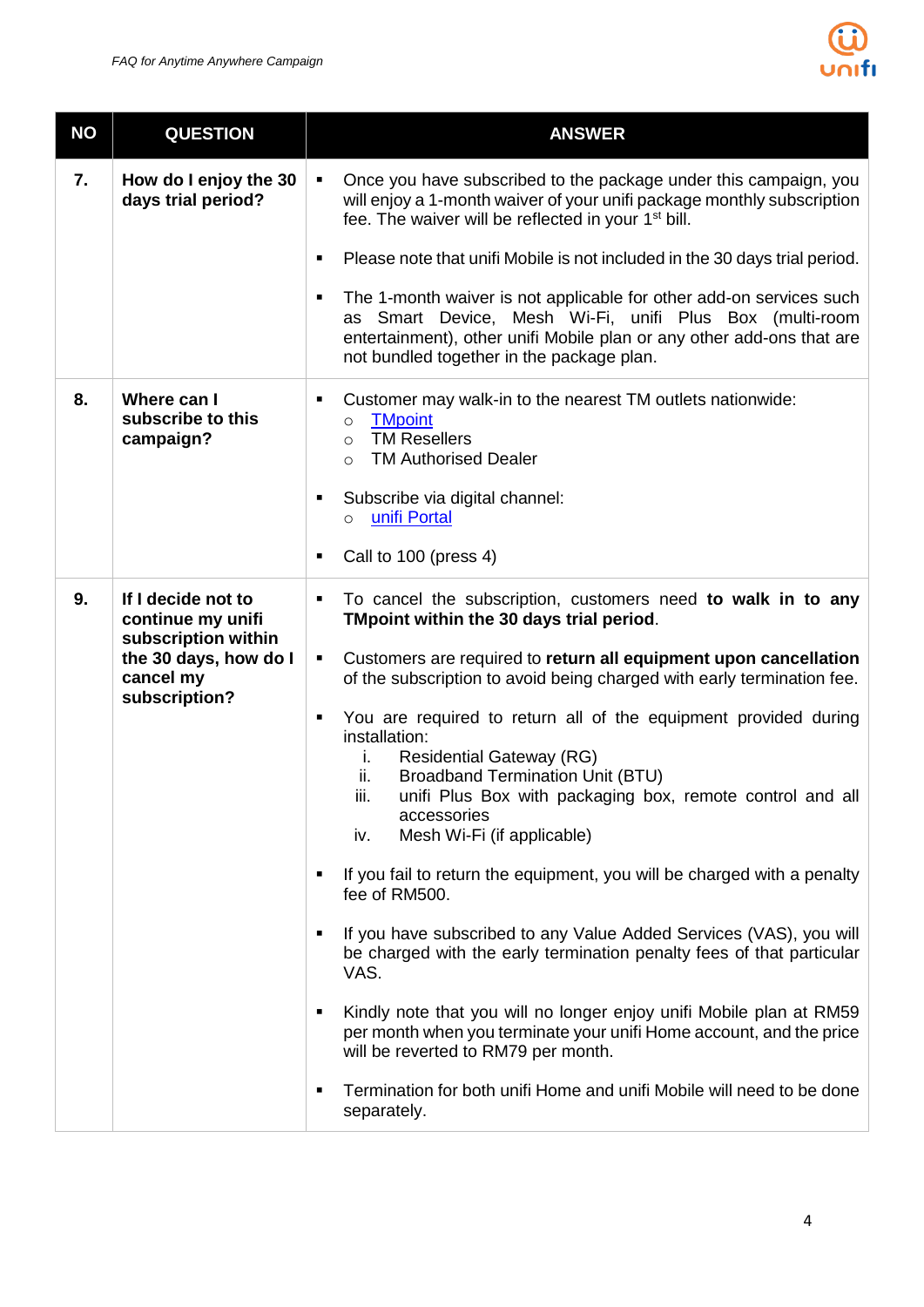

| <b>NO</b> | <b>QUESTION</b>                                                                                                                                                                                         | <b>ANSWER</b>                                                                                                                                                                                                                                                                                                                                                                                                                                                                                  |  |  |  |
|-----------|---------------------------------------------------------------------------------------------------------------------------------------------------------------------------------------------------------|------------------------------------------------------------------------------------------------------------------------------------------------------------------------------------------------------------------------------------------------------------------------------------------------------------------------------------------------------------------------------------------------------------------------------------------------------------------------------------------------|--|--|--|
| 10.       | What happens If I<br>continue with my<br>subscription after the<br>free trial period (30<br>days) is over?                                                                                              | If you're happy with the service and wish to continue after the free<br>٠<br>trial period has ended, the account will be automatically charged with<br>the monthly fee for the consecutive months.                                                                                                                                                                                                                                                                                             |  |  |  |
| 11.       | What happens if I<br>cancel my<br>subscription after the<br>free trial period (30<br>days) is over?                                                                                                     | If you cancel the subscription after the trial period has ended and still<br>$\blacksquare$<br>within the contract period of the package, you will be charged for the<br>standard early termination penalty fees i.e. monthly subscription fee<br>multiplied by the remaining months of the contract.<br>Kindly note that you will no longer enjoy unifi Mobile plan at RM59<br>٠<br>per month when you terminate your unifi Home account and the price<br>will be reverted to RM79 per month. |  |  |  |
| 12.       | After I terminated my<br>unifi plan under this<br>campaign, may I<br>apply for a new unifi<br><b>Home line?</b>                                                                                         | We're sorry, after termination, you will not be able to apply for a new<br>$\blacksquare$<br>unifi line at the same installation address during the campaign period.<br>We hope you will stay with us.                                                                                                                                                                                                                                                                                         |  |  |  |
| 13.       | I experienced service<br>downtime during my<br>30 days trial period,<br>am I entitled for a<br>rebate?                                                                                                  | You already enjoy fee waiver for 1 month, hence no rebate will be<br>given.<br>However, rebate for other add-ons will be given if applicable.                                                                                                                                                                                                                                                                                                                                                  |  |  |  |
| 14.       | I'm an existing unifi<br>customer but I don't<br>have any unifi TV<br>pack. Can I upgrade<br>my current plan to<br>unifi plan bundled<br>with Varnam Plus or<br><b>Aneka Plus or Ruby</b><br>Plus pack? | Yes, you may upgrade your current unifi plan to the plan with Varnam<br>٠<br>Plus or Aneka Plus or Ruby Plus pack and get a complimentary unifi<br>Plus Box.<br>Your contract will be refreshed to 24 months upon upgrade of plan.<br>٠                                                                                                                                                                                                                                                        |  |  |  |
| 15.       | Where can I read<br>more on unifi Mobile<br>and its offerings?                                                                                                                                          | unifi Mobile postpaid plan, please visit<br>know more on<br>10<br>п<br>unifi.com.my/postpaid.<br>You can also find FAQ and T&C for our unifi Mobile postpaid here:<br>٠<br>https://unifi.com.my/mobile/postpaid/faq<br>$\circ$<br>https://unifi.com.my/mobile/postpaid/tnc<br>$\circ$                                                                                                                                                                                                          |  |  |  |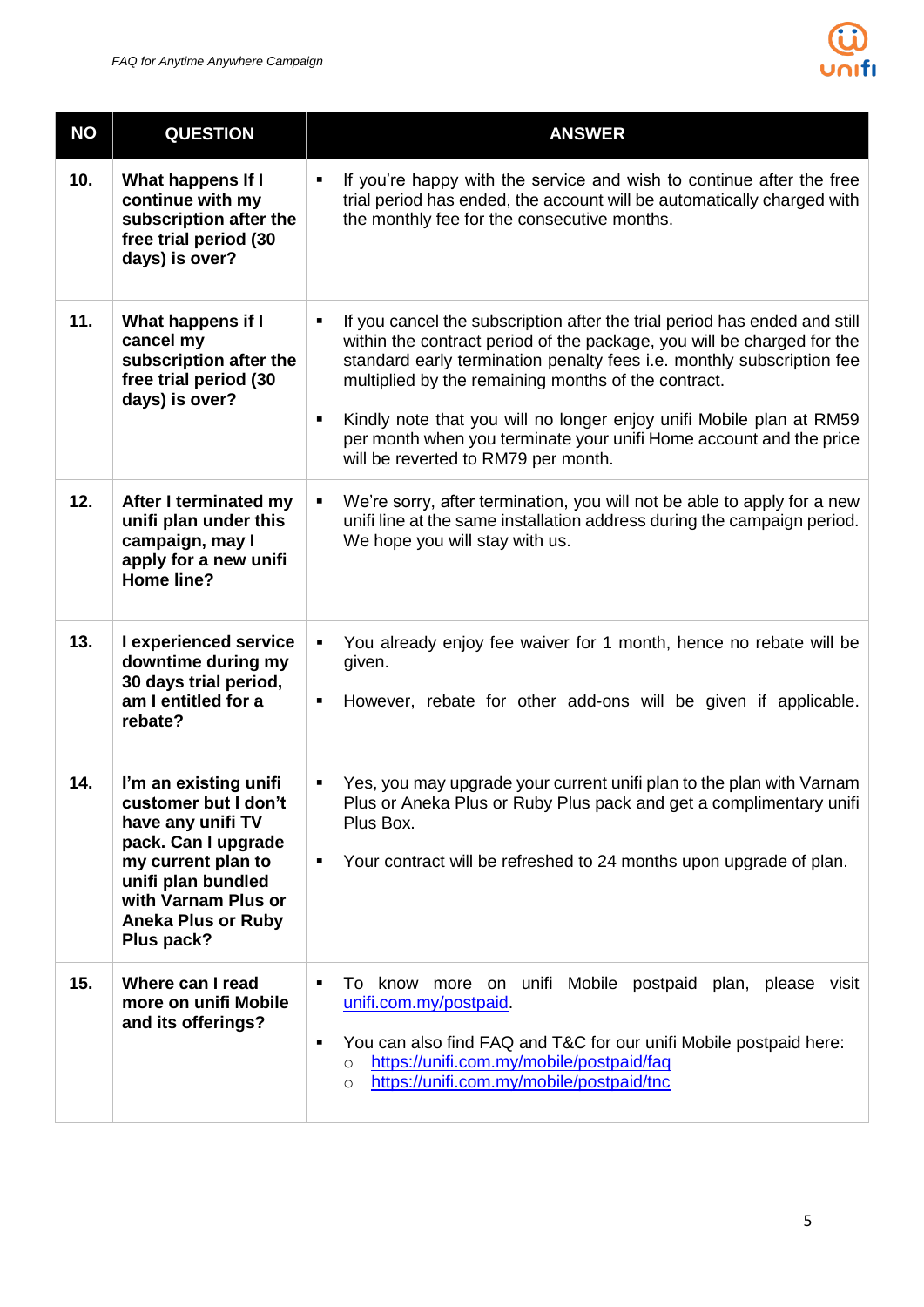

| <b>NO</b> | <b>QUESTION</b>                                                             | <b>ANSWER</b>                                                                                                                                                                                                                                                                                                                                                                                                                         |                                                                                                                                                                                                                |                                    |                       |  |
|-----------|-----------------------------------------------------------------------------|---------------------------------------------------------------------------------------------------------------------------------------------------------------------------------------------------------------------------------------------------------------------------------------------------------------------------------------------------------------------------------------------------------------------------------------|----------------------------------------------------------------------------------------------------------------------------------------------------------------------------------------------------------------|------------------------------------|-----------------------|--|
| 16.       | <b>What are the Add-</b><br>Ons available to<br>customers?                  | On top of the bundled package, customers may also choose the<br>٠<br>optional Add-ons as below:                                                                                                                                                                                                                                                                                                                                       |                                                                                                                                                                                                                |                                    |                       |  |
|           |                                                                             | <b>Add Ons</b>                                                                                                                                                                                                                                                                                                                                                                                                                        | <b>Description</b>                                                                                                                                                                                             | Price per month                    | <b>Contract</b>       |  |
|           |                                                                             | unifi Plus Box                                                                                                                                                                                                                                                                                                                                                                                                                        | Multi room<br>entertainment with<br>additional unifi Plus<br>Box                                                                                                                                               | <b>RM20</b><br>(For 24 month only) | 24 month              |  |
|           |                                                                             | <b>Mesh WiFi</b>                                                                                                                                                                                                                                                                                                                                                                                                                      | <b>Better WiFi</b><br>experience for all<br>your wireless<br>devices by<br>ensuring seamless<br>WiFi connectivity<br>for your entire<br>home.                                                                  | From<br>RM15/month                 | 24 month              |  |
|           |                                                                             | unifi Mobile                                                                                                                                                                                                                                                                                                                                                                                                                          | Stay connected<br>with family and<br>friends from<br>anywhere                                                                                                                                                  | From<br>RM19/month                 | <b>No</b><br>Contract |  |
|           |                                                                             | <b>Smart</b><br><b>Devices</b>                                                                                                                                                                                                                                                                                                                                                                                                        | Get your preferred<br>lifestyle devices<br>with easy payment<br>plan                                                                                                                                           | From<br>RM69/month                 | 24 month              |  |
|           |                                                                             |                                                                                                                                                                                                                                                                                                                                                                                                                                       |                                                                                                                                                                                                                |                                    |                       |  |
| 17.       | I am currently on<br>another service<br>provider for my<br>mobile services. | ٠<br>mobile service provider.                                                                                                                                                                                                                                                                                                                                                                                                         | Of course! You can switch your current number to unifi Mobile 99 at<br>the price of RM59 per month, provided that you do not have any<br>outstanding balance, blacklisted, or under contract with your current |                                    |                       |  |
|           | Can I switch to unifi<br>and keep my existing<br>mobile number?             | Click here for more info: https://unifi.com.my/switch-to-unifi<br>$\blacksquare$                                                                                                                                                                                                                                                                                                                                                      |                                                                                                                                                                                                                |                                    |                       |  |
| 18.       | Will I be tied to any                                                       | Yes, all unifi Home plans come with a 24-months contract.<br>$\blacksquare$<br>However, with All-in-One plan, your unifi Mobile will not be tied to any<br>٠<br>contract.<br>Early termination penalty (calculated based on the monthly<br>٠<br>subscription fee multiplied by the remaining contract months) will be<br>imposed for termination within the contract period (24 months for unifi<br>and 12 months for unifi TV pack). |                                                                                                                                                                                                                |                                    |                       |  |
|           | contract for my All-<br>in-One plan<br>subscription?                        |                                                                                                                                                                                                                                                                                                                                                                                                                                       |                                                                                                                                                                                                                |                                    |                       |  |
|           |                                                                             |                                                                                                                                                                                                                                                                                                                                                                                                                                       |                                                                                                                                                                                                                |                                    |                       |  |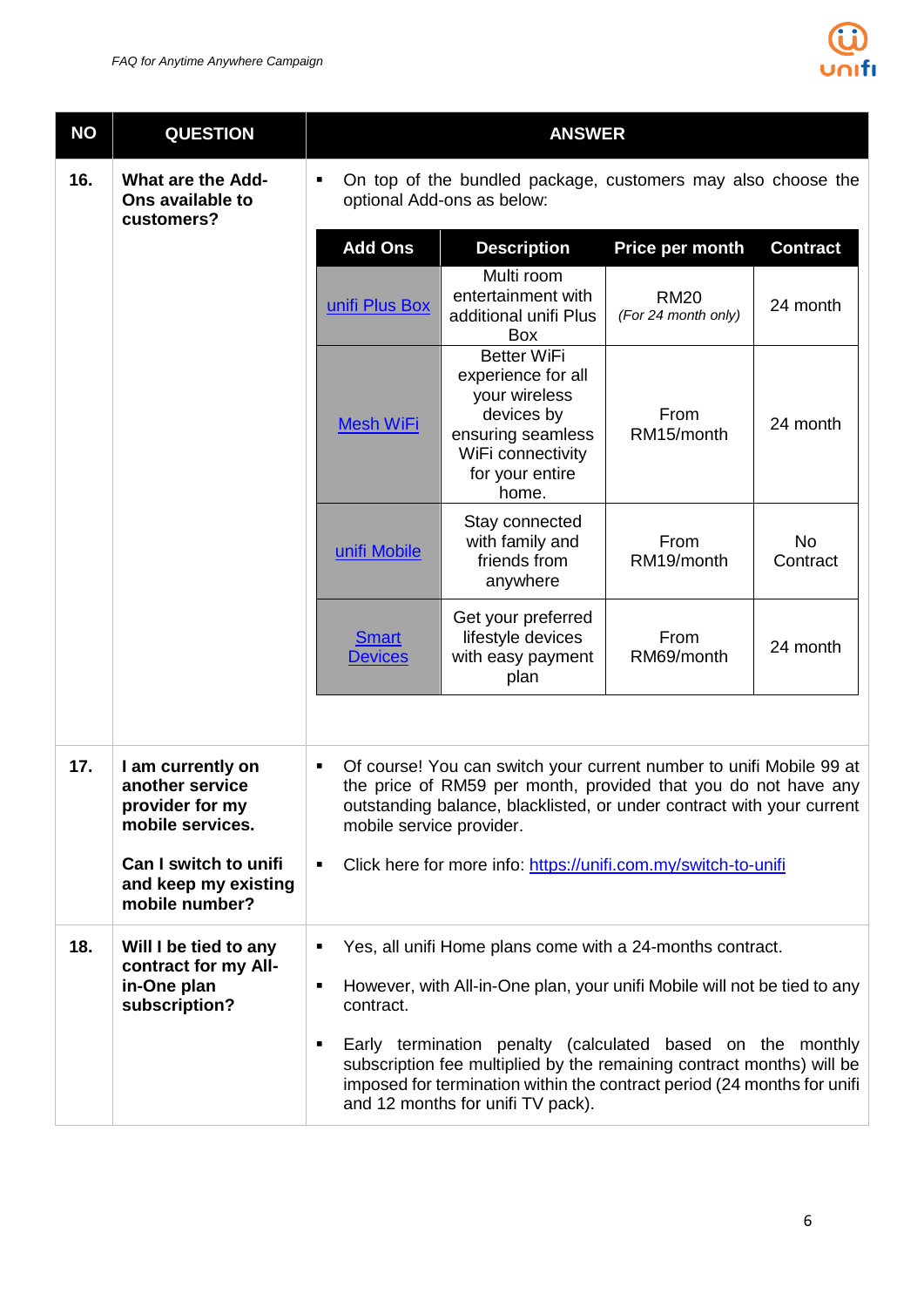

| <b>NO</b> | <b>QUESTION</b>                                                                                                                                | <b>ANSWER</b>                                                                                                                                                                                                                                                                                                                                                                                                                                                                                                                                                                                                                                                                                                                                                    |  |  |  |
|-----------|------------------------------------------------------------------------------------------------------------------------------------------------|------------------------------------------------------------------------------------------------------------------------------------------------------------------------------------------------------------------------------------------------------------------------------------------------------------------------------------------------------------------------------------------------------------------------------------------------------------------------------------------------------------------------------------------------------------------------------------------------------------------------------------------------------------------------------------------------------------------------------------------------------------------|--|--|--|
| 19.       | My broadband<br>activation was not<br>successful due to<br>technical limitation.<br>What should I do<br>with my mobile plan?                   | We are sorry to hear that unifi Broadband is not yet available in your<br>٠<br>area and hence your unifi Mobile plan will be charged at RM79 per<br>month.<br>Worry not as we have few alternatives for you:<br>٠<br>You may continue to enjoy your mobile line at RM79 per month.<br>You may change your mobile plan to other unifi Mobile postpaid<br>plan. Kindly refer to<br>https://unifi.com.my/personal/mobile/postpaid<br>If you wish to discontinue your mobile line, you can terminate by<br>visiting the nearest TMpoint or via unifi Mobile Live Chat.                                                                                                                                                                                               |  |  |  |
| 20.       | What will happen if<br>my broadband has<br>been successfully<br>installed but my<br>mobile is not<br>activated due to<br>technical limitation? | If your port in to unifi Mobile is unsuccessful, your All-in-One plan will<br>٠<br>be changed to Broadband with Entertainment Plan within 14 days and<br>you will not be able to enjoy the All-in-One bundle discount.<br>You may contact our touchpoints below for further assistance:<br>٠<br>TMpoint outlets nationwide<br>unifi Mobile Live Chat                                                                                                                                                                                                                                                                                                                                                                                                             |  |  |  |
| 21.       | Is there any changes<br>to the promo price if I<br>terminate any mobile<br>or TV content in the<br>All-in-One plan?                            | The discount that you enjoy for subscribing All-in-One plan will be<br>٠<br>removed and your plan will be changed to a new plan with refreshed<br>contract period.<br>The early termination penalty charges for the TV content is calculated<br>п<br>based on the monthly fee of the unifi TV pack multiplied by the<br>remaining contract months.                                                                                                                                                                                                                                                                                                                                                                                                               |  |  |  |
| 22.       | Do I need to make<br>any upfront<br>payment?                                                                                                   | unifi Home<br>Please note that an advance payment of RM100 (without add on<br>Smart Device) or RM200 (with add on Smart Device) for Malaysians<br>and RM500 for non-Malaysians is applicable for registrations without<br>the verification of MyKad Reader (please refer to general unifi T&C<br>clause 10.11 and general unifi Lite clause 5.8).<br>If you wish to avoid making any advance payment, you can choose<br>to subscribe at TMpoint outlets, TM Authorised Dealer (TAD) or TM<br>Appointed Reseller.<br>The advance payment will be reflected in your 2 <sup>nd</sup> month bill.<br>unifi Mobile<br>Please note that an upfront payment of RM100 is applicable for any<br>٠<br>new mobile line registration via TM Resellers, TM Authorised Dealers |  |  |  |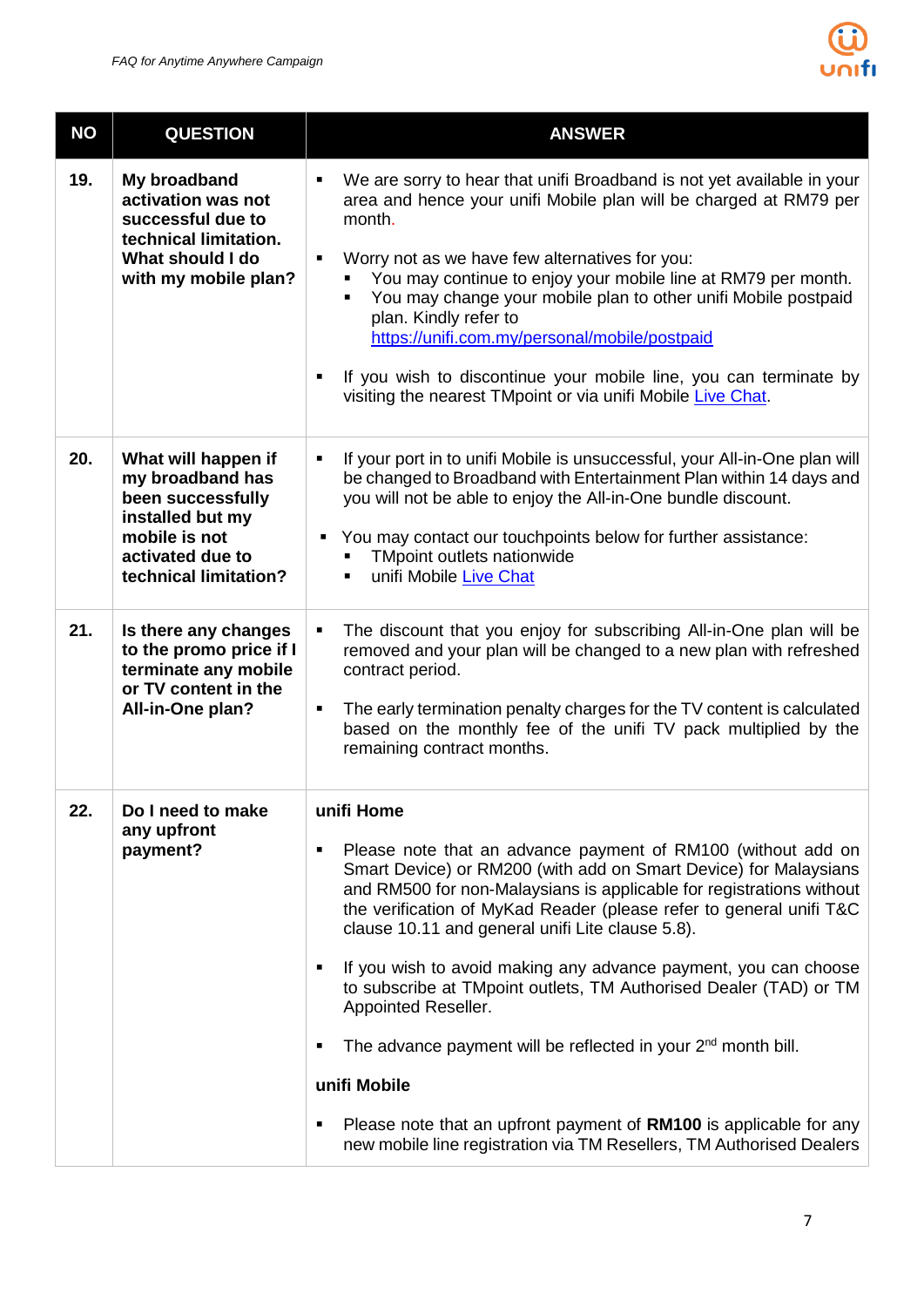

| <b>NO</b> | <b>QUESTION</b>                                                     | <b>ANSWER</b>                                                                                                                                            |  |  |
|-----------|---------------------------------------------------------------------|----------------------------------------------------------------------------------------------------------------------------------------------------------|--|--|
|           |                                                                     | and any TM point outlets nationwide. The amount will be offset in your<br>1st bill.                                                                      |  |  |
|           |                                                                     | For non-Malaysians, you are required to pay an additional deposit of<br>٠<br>RM300 per line, which will be refunded upon the mobile line<br>termination. |  |  |
|           |                                                                     | For a limited time only, we're waiving the upfront payment of RM100<br>٠<br>if you switch your current number to unifi Mobile.                           |  |  |
|           |                                                                     | For registration via our portal (unifi.com.my), no upfront payment is<br>٠<br>required.*                                                                 |  |  |
|           |                                                                     | *Note: Registration via online is applicable for Malaysian only.                                                                                         |  |  |
| 23.       | How will my bill look<br>like when I subscribe<br>to this campaign? | You will receive two (2) separate bills for unifi Home and unifi<br>٠<br>Mobile.                                                                         |  |  |
|           |                                                                     | unifi Home                                                                                                                                               |  |  |
|           |                                                                     | You will see two (2) types of charges in your first bill:<br>٠<br>1. Prorated charges based on unifi activation date and Billing Period<br>date.         |  |  |
|           |                                                                     | 2. Full month charges of the broadband package based on 30 days<br>from the 1 <sup>st</sup> Billing Date (this is waived for the 1 <sup>st</sup> month). |  |  |
|           |                                                                     | You will also see the charges for other add-ons such as Smart<br>٠<br>Device/Mesh WiFi (if applicable).                                                  |  |  |
|           |                                                                     | unifi Mobile Postpaid                                                                                                                                    |  |  |
|           |                                                                     | unifi Mobile postpaid refers to mobile postpaid plans only and not<br>٠<br>related to any mobile devices.                                                |  |  |
|           |                                                                     | Your unifi Mobile 99 Promo will be reflected by the plan name "unifi"<br>٠<br>Mobile 79 unlimited" in your bill.                                         |  |  |
|           |                                                                     | Once unifi Home and unifi Mobile services are both activated, you<br>٠<br>will enjoy the RM59 per month price in the following month<br>onwards.         |  |  |
|           |                                                                     | Your bill date will always be on the 1st of every month and the cycle<br>٠<br>is for the full period of the month.                                       |  |  |
| 24.       | Where can I view my<br>bill?                                        | You can view and pay all your home fibre, entertainment and mobile<br>٠<br>bill on myunifi app, which can be downloaded for free via the below<br>links: |  |  |
|           |                                                                     | 1. Apple: Apple App Store<br>2. Android: Google Play<br>3. Huawei: App Gallery                                                                           |  |  |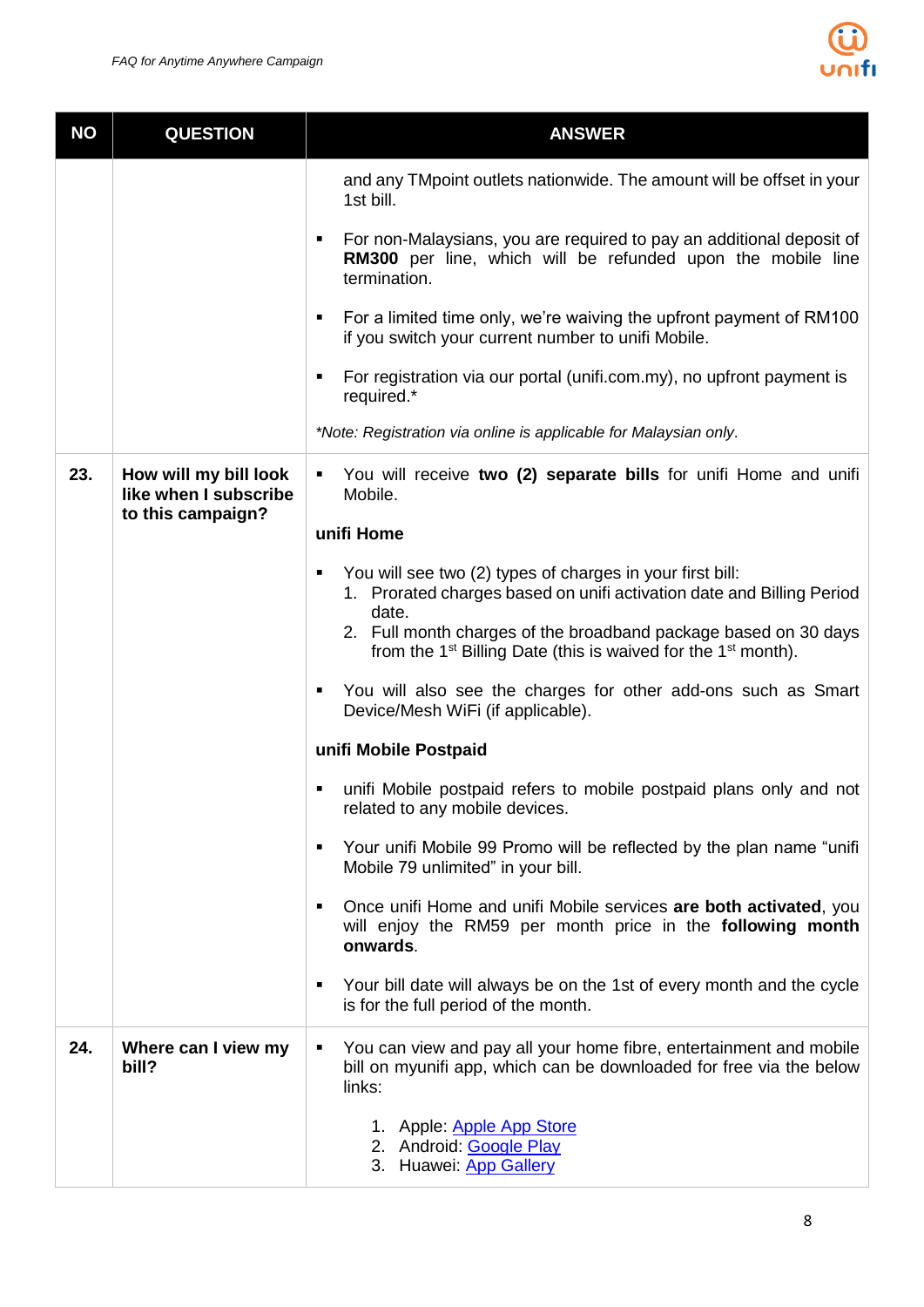

| <b>NO</b> | <b>QUESTION</b>                                                                                    | <b>ANSWER</b>                                                                                                                                                                                                                                                                                                     |
|-----------|----------------------------------------------------------------------------------------------------|-------------------------------------------------------------------------------------------------------------------------------------------------------------------------------------------------------------------------------------------------------------------------------------------------------------------|
| 25.       | If I have any further<br>enquiries or need<br>further assistance,<br>who should I reach<br>out to? | Kindly contact us online via TM's digital channels as below:<br>٠<br>Live Chat at <i>unifi.com.my</i> or myunifi app<br>$\blacksquare$<br>Facebook at facebook.com/weareunifi<br>$\blacksquare$<br>Twitter at @helpmeunifi<br>$\blacksquare$ .<br>You may also visit us at any of our TMpoint outlets nationwide. |

| <b>NO</b> | <b>QUESTION</b>                                                                                                                  | <b>ANSWER</b>                                                                                                                                                                                                                                                                                                                                                                                                                                                                                         |  |  |  |  |
|-----------|----------------------------------------------------------------------------------------------------------------------------------|-------------------------------------------------------------------------------------------------------------------------------------------------------------------------------------------------------------------------------------------------------------------------------------------------------------------------------------------------------------------------------------------------------------------------------------------------------------------------------------------------------|--|--|--|--|
|           | <b>PART B: EXISTING CUSTOMERS</b>                                                                                                |                                                                                                                                                                                                                                                                                                                                                                                                                                                                                                       |  |  |  |  |
| 1.        | Do existing<br>customers eligible<br>for this campaign?                                                                          | Existing unifi customers will also be entitled to a free 1 month waiver<br>٠<br>of unifi package upon successful of speed upgrade to this<br>campaign offering only.                                                                                                                                                                                                                                                                                                                                  |  |  |  |  |
| 2.        | How do I enjoy the<br><b>FREE 1 month</b><br>waiver?                                                                             | Existing unifi customers will enjoy the waiver when the plan has been<br>$\blacksquare$<br>successfully upgraded to the campaign offering. The waiver will be<br>reflected in your next bill upon the upgrade.                                                                                                                                                                                                                                                                                        |  |  |  |  |
| 3.        | Where can I upgrade<br>my existing plan?                                                                                         | Customers may walk-in to the nearest TMpoint outlets nationwide:<br>٠<br><b>TMpoint</b><br>$\circ$<br>They can also submit their request via our digital channel:<br>٠<br>unifi Portal<br>$\Omega$<br>Call to 100 (press 4)<br>٠                                                                                                                                                                                                                                                                      |  |  |  |  |
| 4.        | I am an existing unifi<br>customer. Will my<br>contract be refreshed<br>if I upgrade to this<br>package?                         | Yes, all unifi Home plans come with a 24-months contract. In this<br>$\blacksquare$<br>case, when customers have been upgraded to this campaign offering,<br>their contract will be refreshed.                                                                                                                                                                                                                                                                                                        |  |  |  |  |
| 5.        | I am an existing unifi<br>subscriber and have<br>upgraded my speed.<br>But why am I not<br>entitled for the one<br>month waiver? | Please note that the one (1) month waiver is only applicable if you<br>$\blacksquare$<br>upgrade your plan to the commercial plan at the commercial price as<br>below:<br>Package<br><b>Broadband</b><br><b>Entertainment</b><br><b>Mobile</b><br><b>Price</b><br>30Mbps<br><b>RM198</b><br>unlimited<br>Ultimate pack<br>All-in-<br>100Mbps<br><b>RM208</b><br>unifi Mobile<br>One<br>Plan<br>with unifi Plus<br>300Mbps<br><b>RM228</b><br>plan at<br>Box<br><b>RM59</b><br>500Mbps<br><b>RM278</b> |  |  |  |  |